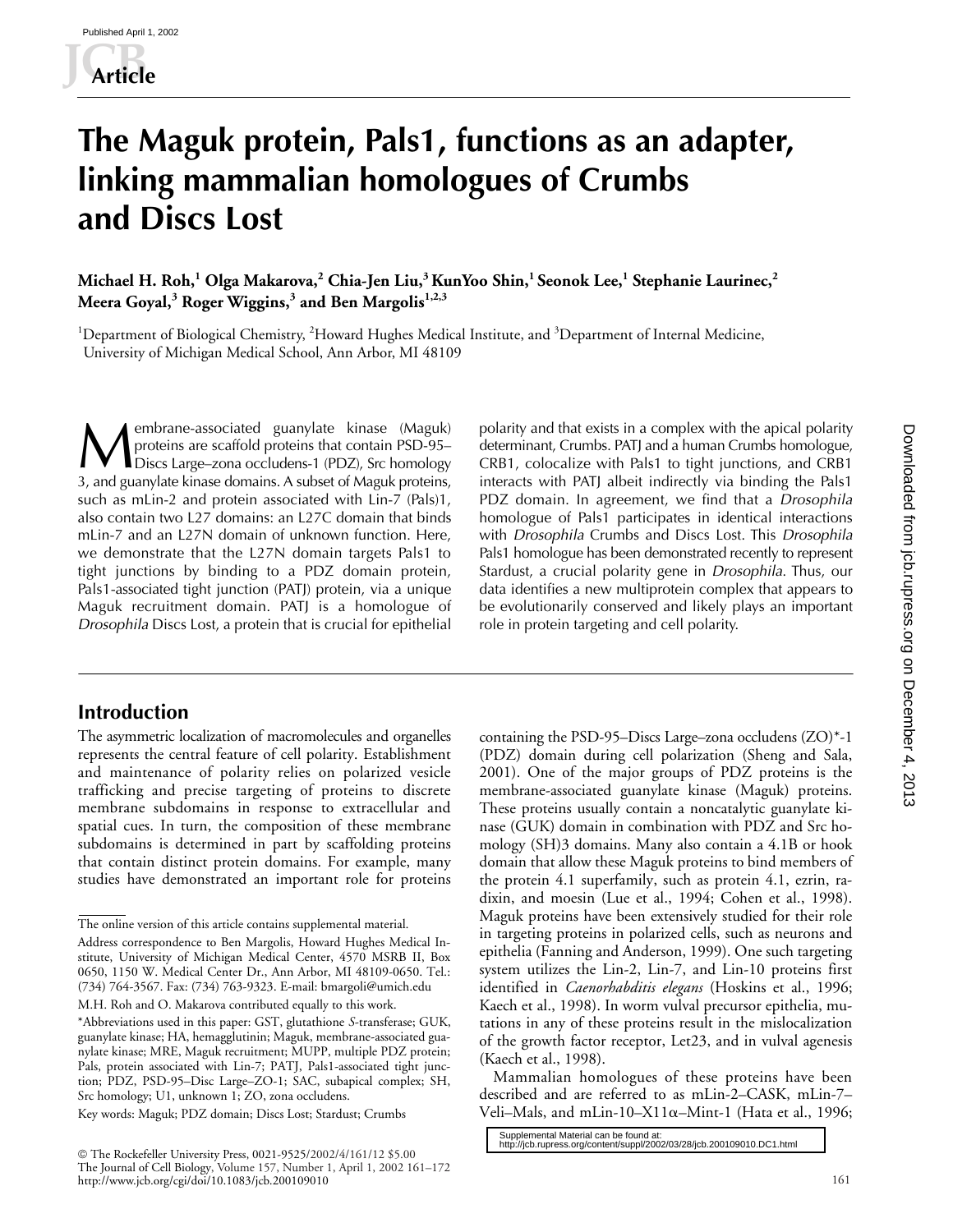162 The Journal of Cell Biology **|** Volume 157, Number 1, 2002



protein–protein interaction domains including two Lin-2/Lin-7 (L27N and L27C) domains, a PDZ domain, SH3 domain, protein 4.1 binding (4.1B) domain, and GUK domain. (B) MDCK cells were immunostained as described in Materials and methods. The square panels represent digital photomicrographs (x-y dimension of the z-series), and the rectangular panels show the x-z dimension (z-section). (C) Rat kidney sections were immunostained as described in Materials and methods.

Butz et al., 1998; Cohen et al., 1998; Okamoto and Sudhof, 1998; Borg et al., 1999; Irie et al., 1999; Jo et al., 1999). In mammalian brain, mLin-7 is bound to mLin-2, which is in turn bound to mLin-10 (Butz et al., 1998; Kaech et al., 1998; Borg et al., 1999). This complex likely plays a role in targeting *N*-methyl-D-aspartic acid receptors in mammalian neurons (Jo et al., 1999). Recent work has suggested that mLin-10 also binds a kinesin, Kif17, explaining how complexes containing mLin-10–mLin-7–mLin-2 may target proteins in neurons (Setou et al., 2000).

Studies have also examined the mLin-2 and mLin-7 proteins in epithelial cells. In these cells, mLin-2 is bound to mLin-7, but there appears to be no Lin-10 homologue in this complex (Borg et al., 1998). Work has shown that mLin-7 plays a role in the retention of the betaine–GABA transporter-1 at the basolateral surface and binds  $\beta$ -catenin in renal epithelial cells (Perego et al., 1999, 2000). We have also shown that mLin-7 and its binding partners play a role in endocytic trafficking (Straight et al., 2001). Further data has shown that mLin-2 is not the only partner for mLin-7 in cells. Several Maguk proteins have been identified as mLin-7 binding partners, including novel proteins that we call proteins associated with Lin-7 (Pals; Kamberov et al., 2000). Additional Maguk binding partners for mLin-7 have also

↝ ⊹ ∗ 75 D Myc-Pals1(U1+L27N) **Endogenous Pals1** Merge

Figure 2. **Localization efficiency of EYFP-tagged Pals1 deletion mutants.** (A) Schematic representation of the different Pals1-EYFP constructs. Numbers overlying the dotted lines refer to the amino acid positions flanking the internal domain deletions. (B) Localization of wild-type Pals1 and Pals1 deletion mutants in MDCK cells. Cells expressing the various constructs shown in A were fixed and directly visualized. (C) Lysates derived from HEK293 cells expressing the wild-type Pals1-EYFP and the various mutant constructs were resolved by SDS-PAGE. The chimeric protein in which the L27N domain of Pals2 was replaced by the Pals1 L27N domain is denoted as PALS2\_PALS1L27N (Fig. 3). The Pals1-EYFP protein harboring a double point mutation in the L27N domain is denoted as PALS1L150GV154G (Fig. 3). (D) Immunostaining of MDCK cells expressing Myc-Pals1 (1–182), which contain only the U1 and L27N domains.

been reported (Butz et al., 1998; Tseng et al., 2001). Our group has extensively studied the interactions of mLin-7 with these different Maguk proteins and identified a domain, the L27 domain, that mediates these interactions (Doerks et al., 2000). Lin-7 contains a single L27 domain,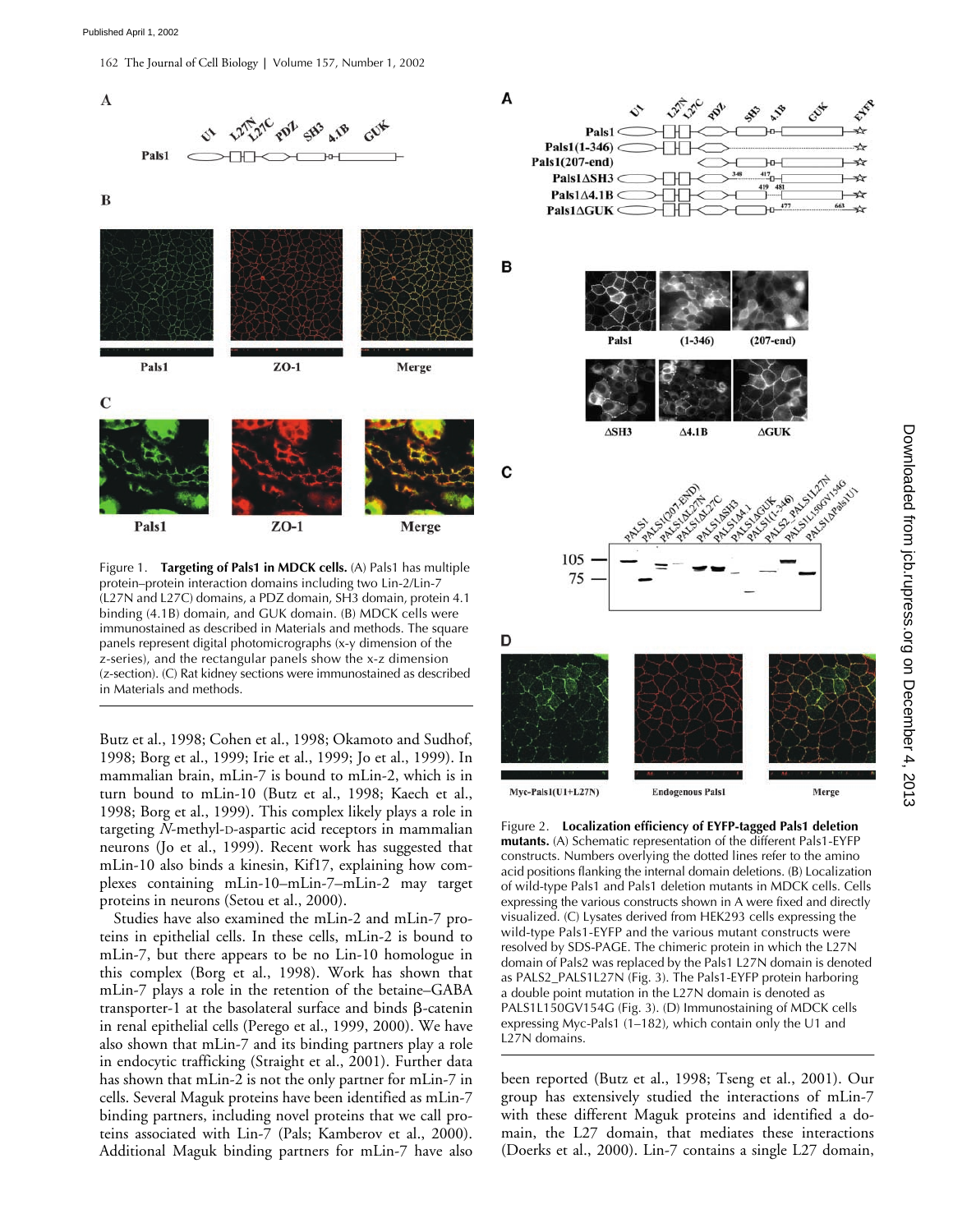

whereas this domain is duplicated in the mLin-7 binding Maguk proteins. We term these two domains L27N and L27C, formerly referred to as L27A and L27B, respectively (Doerks et al., 2000). The COOH-terminal L27 domain (L27C), which lies between the  $NH_2$ -terminal L27 domain (L27N) and the PDZ domain, binds the L27 domain of mLin-7. The function and binding partners of the L27N domains remain unclear. In this paper, we describe an important function for the L27N domain in the targeting of the Pals1 protein and the assembly of an evolutionarily conserved complex at tight junctions.

# **Results**

### **The L27N domain targets Pals1 to the tight junction**

In MDCK cells, mLin-7 has several partners, one of which is the Pals1 protein (Kamberov et al., 2000). In addition to containing an SH3, PDZ, and GUK domain, Pals1 also bears two L27 domains (Fig. 1 A). The extreme  $NH<sub>2</sub>$ -terminal 125 amino acid region bears no significant similarity to other proteins, and we refer to it as the unknown 1 (U1) domain. Our previous studies had shown that mLin-2 localizes to the lateral surface of MDCK cells where it overlaps with E-cadherin (Straight et al., 2001). In contrast, we find that Pals1 colocalizes with ZO-1 to tight junctions in both MDCK cells (Fig. 1 B) and in rat kidney (Fig. 1 C).

We next sought to determine the domains of Pals1 important for the targeting of this protein to cell contacts (Fig. 2 A). Pals1 harboring deletions of the SH3, 4.1B, or GUK domain all targeted to sites of cell–cell adhesion but with decreased efficiency (Fig. 2 B). In fact, when all of these domains were deleted the resulting Pals1 (1–346) protein still targeted to sites of cell adhesion. Deletion of the U1 and both L27 domains resulted in the mistargeting of Pals1 (207–end) away from sites of cell contacts (Fig. 2 B). In contrast, we found that the U1 and L27N domains were sufficient for targeting Pals1 to tight junctions (Fig. 2 D).

To further understand the role of this  $NH<sub>2</sub>$  terminal region, including the U1 and L27 domains, we made a series of deletions and mutations in this region (Fig. 3 A). Deleting the U1 domain had no effect on the targeting of Pals1 to tight junctions (Fig. 3 B). Similarly, deleting the L27C do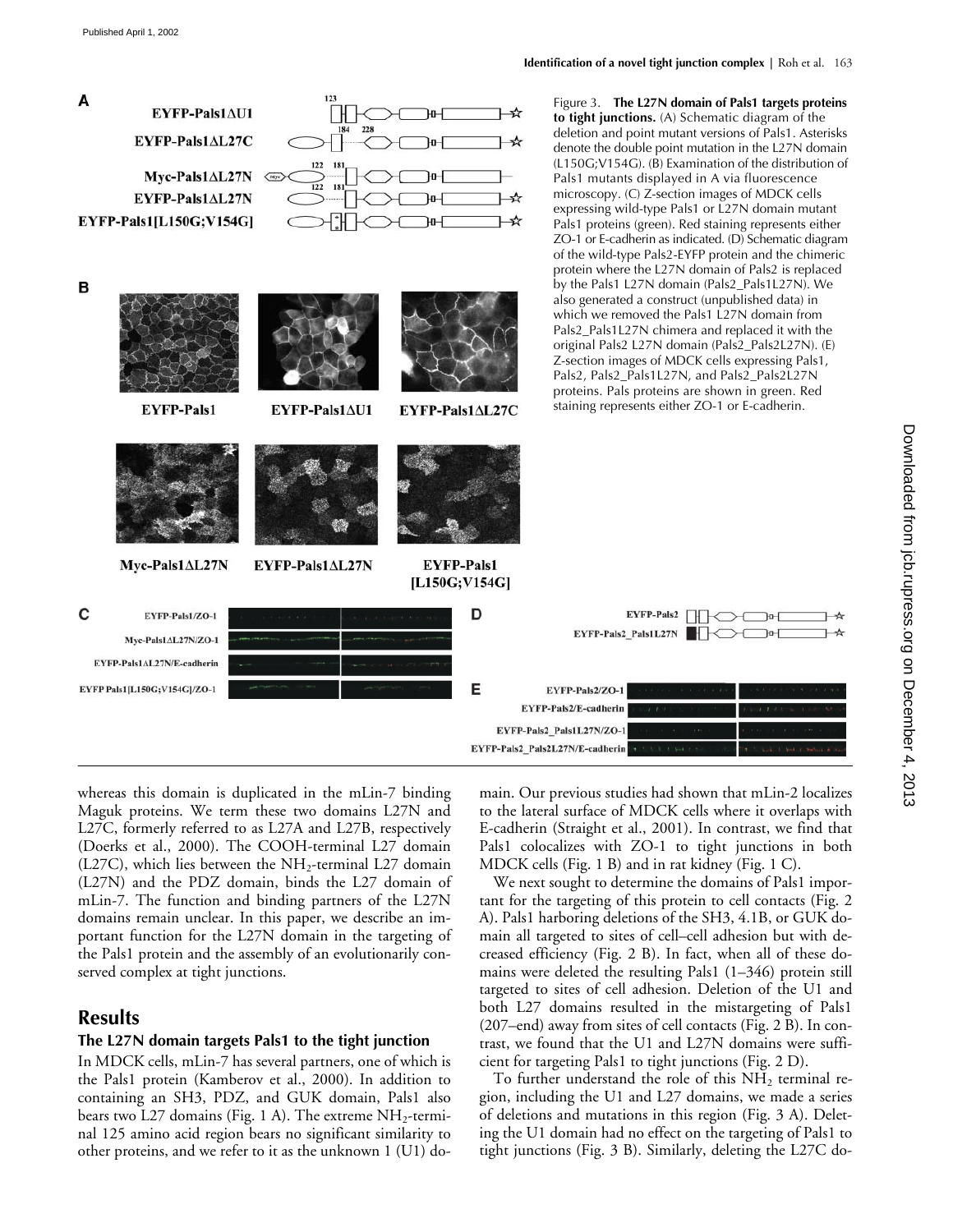164 The Journal of Cell Biology **|** Volume 157, Number 1, 2002





Figure 4. **The Pals1 L27N domain binds a protein of**  $\sim$ **200 kD.** (A) Lysates prepared from rat brain, mouse brain, MDCK cells, and 293 cells were resolved by SDS-PAGE. Far Western blotting with 32P-labeled Pals1 L27N probe was performed. (B) Coimmunoprecipitation experiments using antibodies against Myc or mLin-7 and lysates derived from MDCK and 293 cells expressing Myc-Pals1 were performed. Precipitated proteins, resolved by SDS-PAGE, were probed with 32P-labeled Pals1 L27N domain (top) and immunoblotted with anti-Myc antibody (bottom). The arrowhead points to the IgG

main had no effect on Pals1 targeting, indicating that this targeting is not dependent on the interaction between Pals1 and mLin-7. In contrast, mutating or deleting the L27N domain redirected Pals1 from tight junctions to the apical surface (Fig. 3, B and C). To further investigate the role of the Pals1 L27N domain in protein targeting, a chimera was generated whereby this domain was used to replace the L27N domain of Pals2 (Fig. 3 D). Pals2 is a Maguk protein like Pals1 (Fig. 3 D) but is missing the U1 domain extension (Kamberov et al., 2000). In the conserved region that extends from the L27N to the GUK domain, Pals2 is  $\sim$ 35% identical to Pals1. Whereas Pals2 colocalizes with E-cadherin below tight junctions, this chimeric protein (Pals2\_Pals1L27N) targets to tight junctions (Fig. 3 E). When we removed the Pals1 L27N domain from the chimera and reintroduced the Pals2 L27N domain  $(Pals2\Delta Pals2L27N)$ , the resulting protein returned to the lateral surface. This confirmed the role of the Pals1 L27N domain in the targeting of proteins to the tight junction.

### **The Pals1 L27N domain is a protein–protein interaction domain**

Previous work had shown that the L27C domain of Pals1 is necessary for Pals1 to bind mLin-7 (Kamberov et al., 2000). However, our data indicate that the L27N domains of all the Pals family members do not bind mLin-7 and do not appear to be involved in homo- or heterodimerization with other L27 domains (Lee et al., 2002). Accordingly, we purified and radiolabeled a glutathione *S*-transferase (GST) fusion protein of the Pals1 L27N domain and performed Far Western blotting to look for a possible binding partner that might mediate the targeting of Pals1 to tight junctions. The Far Western probe bound to a protein of  $\sim$ 200 kD in tissues and cell lines including rat brain, mouse brain, MDCK, and 293 cells (Fig. 4 A). Anti–mLin-7 and anti-Myc antibodies could coimmunoprecipitate the 200-kD protein in MDCK and 293 cells expressing Myc-Pals1 (Fig. 4 B), suggesting that this 200-kD protein is in a complex with Pals1 and mLin-7.

Next, we examined the interaction of the 200-kD protein with the different EYFP-Pals1 mutants described previously. Far Western blotting confirmed that the 200-kD protein coimmunoprecipitated with EYFP-Pals1 and EYFP-Pals1(1–182) expressed in 293 cells (Fig. 4 C). Pals1 missing or containing a double point mutation in the L27N domain could not interact with this protein. Likewise, Pals2 did not interact with this 200-kD protein. However, a chimera of Pals2 containing the L27N domain of Pals1 did interact with the 200-kD protein. As expected, we showed that the 200-kD protein coimmunoprecipitated with Myc-Pals1 but not with the Myc-Pals1 protein missing the L27N domain

heavy chain. (C) The indicated EYFP- and Myc-tagged Pals1 proteins expressed in 293 cells were immunoprecipitated, and bound proteins were resolved by SDS-PAGE. Immunoblotting with anti-EYFP and anti-Myc antibodies confirmed the expression of the Pals constructs (top). Far Western blotting was performed with 32P-labeled Pals1 L27N probe (bottom). Pals1DM-EYFP refers to EYFP-Pals1 (L150G;V154G), whereas P2P1-EYFP refers to the Pals2\_Pals1L27N chimeric protein.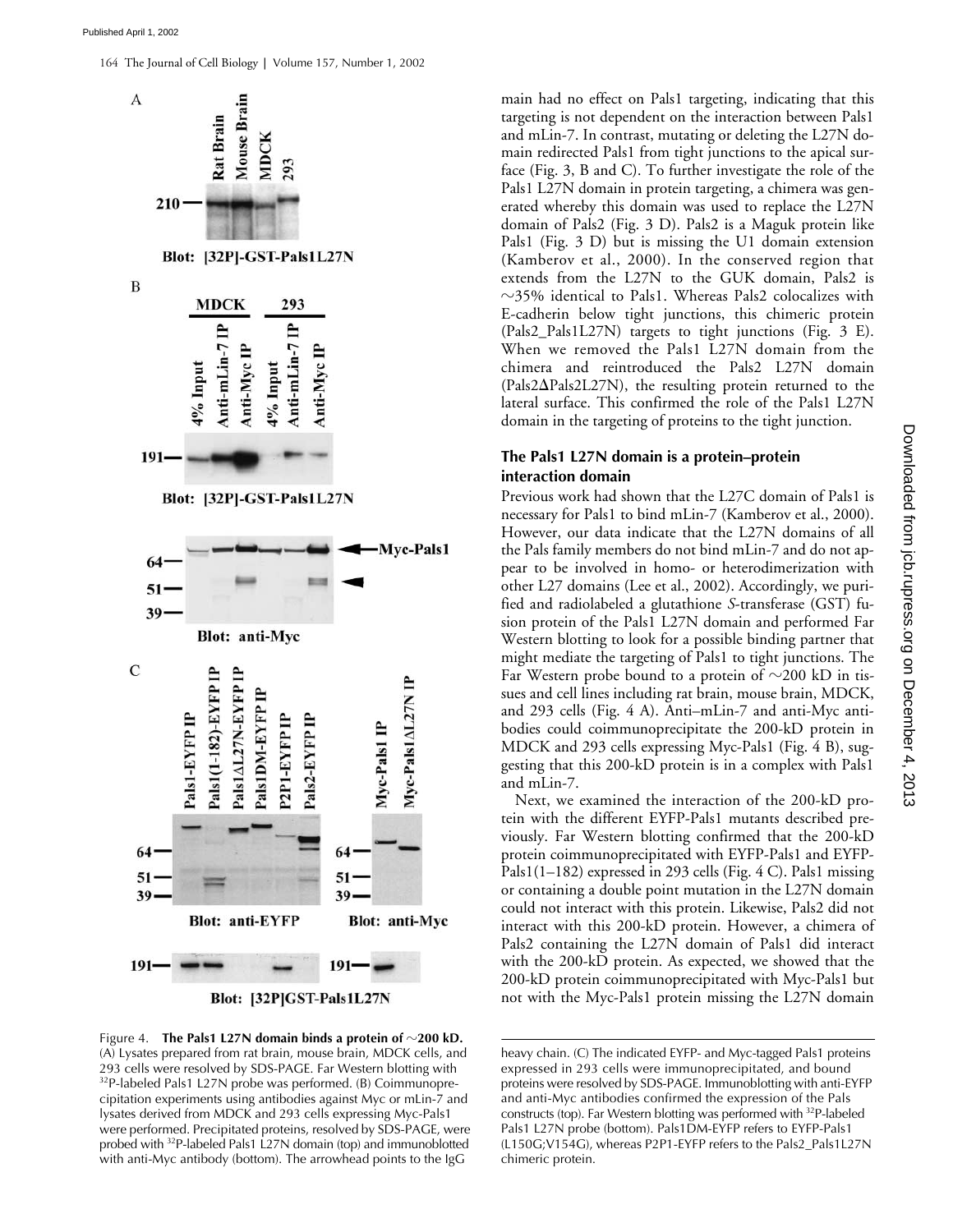с



| PATJ MRE   | DKLOVLOVLDRLKMKLOEKGDTSON----EKLSMFYETLKSPLFNOILTLO |
|------------|-----------------------------------------------------|
| MUPP1 MRE  | DKNRALHAAERLOTKLRERGDVANE----DKLSLLKSVLOSPLFSOILSLO |
| CeDLG1 MRE | KAHKAIENVEDYCOTLTRHGNEELR----TNLERVITTFKSNLMHSLLDIH |
| SAP97 MRE  | DTORALHLLEEYRSKLSOTEDROLR----SSIERVINIFOSNLFOALIDIO |
| DLT MRE    | DISSALQQIEAVKKGIDESDDPKLQMQTAESLSTILGILQDPVFRTIVHVQ |

Figure 5. **Purification and identification of the 200 kD binding partner of the Pals1 L27N domain.** (A) Large scale Myc-Pals1 and Myc-Pals1 $\Delta$ (U1 + L27N) coimmunoprecipitations were performed. 5% of the purified proteins were resolved by SDS-PAGE and visualized by silver staining. The arrowhead points to the band representing the 200 kD Pals1 binding partner. (B) Structural alignment between MUPP1, PATJ, and Discs Lost (DLT). Percentage amino acid sequence identity are displayed between the respective MRE domains and PDZ domains (circles and rectangles, respectively). (C) Sequence alignment of the conserved MRE domains in PATJ, MUPP1, *C. elegans* Discs Large-1 (CeDLG1), SAP97, and Discs Lost (DLT). Identical residues seen in at least three of the five MRE domains are in bold. The sequence data for PATJ have been submitted to GenBank (sequence data available from GenBank/EMBL/DDBJ under accession no. AF397170.

(Fig. 4 C). The targeting of Pals1 to tight junctions correlated exactly with its ability to bind to this 200-kD protein.

## **Identification of a novel 200-kD protein interacting with the L27N domain of Pals1**

To identify the 200-kD protein, we performed large scale coimmunoprecipitations using lysates derived from MDCK cell lines expressing Myc-Pals1 and Myc-Pals1 missing the U1 and L27N domains. The precipitated proteins were resolved electrophoretically and visualized by silver staining (Fig. 5 A) and colloidal Coomassie staining. We could identify a  $\sim$ 200-kD protein that was present in the Myc-Pals1 immunoprecipitates but absent from the Myc-Pals $1\Delta(U1 +$ L27N) immunoprecipitates. We excised this band from the Coomassie-stained gel and determined its identity by MS– MS sequence analysis. The peptide sequences obtained matched those found in a PDZ protein identified previously

as a human homologue of the *Drosophila* protein INAD (hINADL) (Table I and Philipp and Flockerzi, 1997). Additional peptide sequences corresponding to PDZ domains not found in hINADL (PDZ domain protein 3' variant 4 [Table I]) were also identified. Using the peptide sequences and EST database, we cloned the cDNA encoding the fulllength Pals1 binding partner into mammalian expression vectors.

We found that this protein consists of 10 PDZ domains and that hINADL represents an incomplete version of this protein (Fig. 5 B). The full-length protein consists of PDZ domains found in both hINADL and PDZ domain protein 3 variant 4. Pals1-associated tight junction (PATJ) protein is the paralogue of multiple PDZ protein (MUPP)1 and is the ortholog of *Drosophila* Discs Lost (Ullmer et al., 1998; Bhat et al., 1999; Mancini et al., 2000). The PDZ domains of PATJ, MUPP1, and Discs Lost are highly conserved (Fig. 5 B). Because the closest ortholog of hINADL in *Drosophila* is not INAD, we have decided to rename this protein PATJ protein in agreement with its ability to recruit Pals1 to tight junctions. As predicted, when an EYFP–PATJ fusion protein was expressed in MDCK cells its localization was coincident with Pals1 and ZO-1 at tight junctions (Fig. 6 A) and superior to E-cadherin (Fig. 6 B).

# **A novel evolutionarily conserved domain in PATJ targets Pals1 to tight junctions**

When expressed in 293 cells, full-length PATJ was observed to be an  $\sim$ 190-kD protein that coimmunoprecipitated with Pals1 but not Pals1 missing its L27N domain (Fig. 7 A). We next sought to determine the region in PATJ that was responsible for binding the Pals1 L27N domain. GST fused to the first 238, 109, and 68 residues of PATJ could bind full-length Pals1 (Fig. 7 B). These fusion proteins all contain the  ${\sim}50$ amino acid domain conserved in PATJ, MUPP1, and Discs Lost (Fig. 5 C). We also found that the  $NH<sub>2</sub>$ -terminal 45 residues of PATJ could interact with Pals1 albeit weakly. None of the GST-PATJ fusion proteins could bind the Pals1 $\Delta$ L27N mutant protein. A GST–mLin-7 fusion protein was able to bind both Pals1 and Pals1 $\Delta$ L27N, since both contain an intact L27C domain (positive control). Thus, we now report an evolutionarily conserved region contained within the  $NH<sub>2</sub>$ terminus of PATJ as a novel protein–protein interaction domain. In light of its ability to bind and recruit the Maguk protein Pals1 to tight junctions, we have decided to name it the Maguk recruitment (MRE) domain. Our preliminary data suggest that although the MUPP1 MRE domain also binds to the Pals1 L27N domain, the Discs Lost MRE domain fails to interact with Pals1 (unpublished data).

To determine if additional binding partners for the PATJ MRE domain existed, a radiolabeled GST–PATJ (1–238) probe was used in Far Western blot overlay experiments. In 293, MDCK, HeLa, and HT29 cells, two proteins at  $\sim$ 71 kD were recognized by the probe (Fig. 7 C). These bands were also observed in mLin-7 coimmunoprecipitates. Immunoblotting with antibodies raised against the COOH terminus of Pals1 recognizes two bands at  $\sim$ 71 kD (Fig. 8 D), suggesting that Pals1 is the predominant partner for the PATJ MRE domain. A third band representing a smaller unidentified protein was also observed in HeLa cells.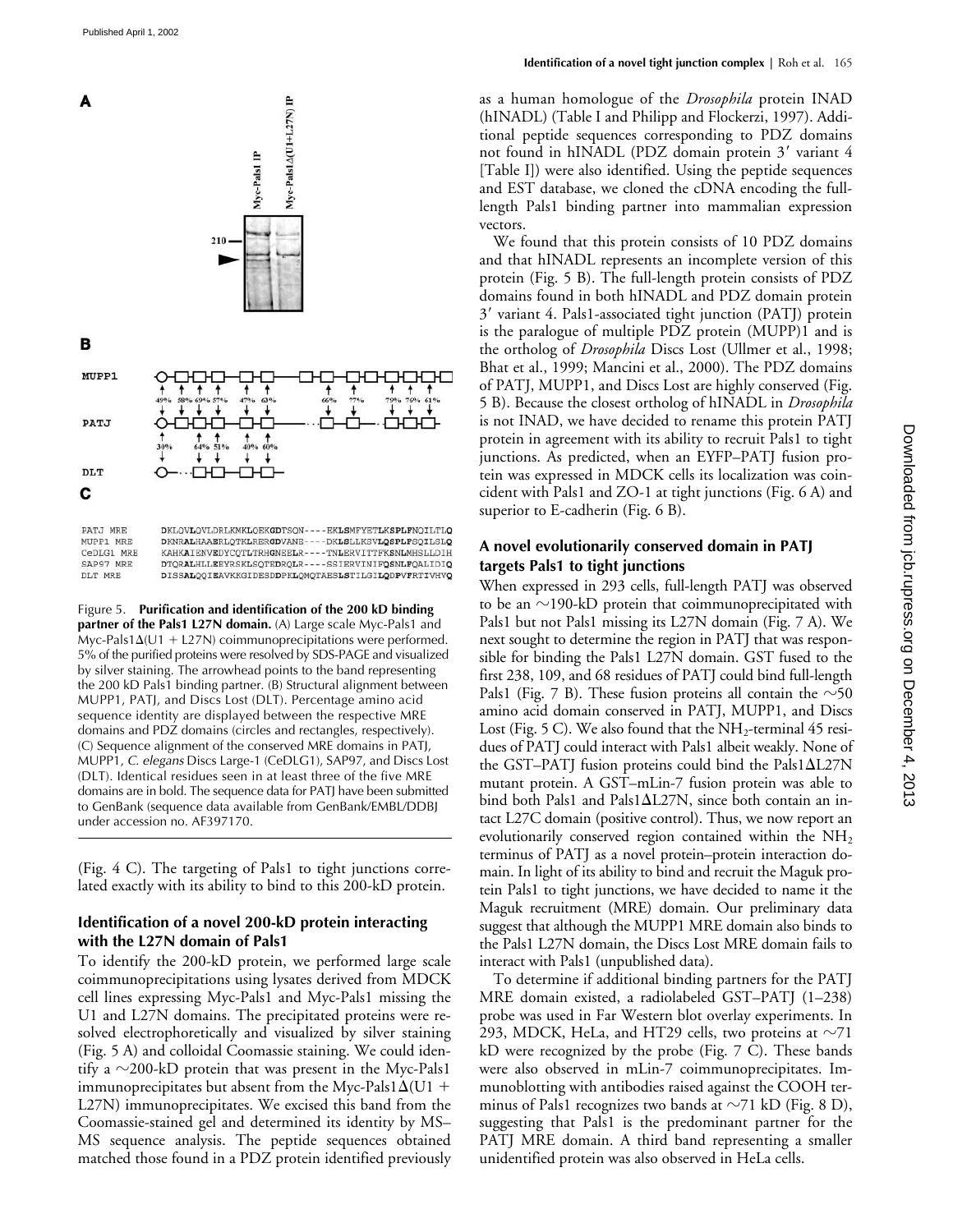| Peptide sequences obtained  | <b>Identity</b>                 | Sequence data available from<br>GenBank/EMBL/DDBJ under accession no. |
|-----------------------------|---------------------------------|-----------------------------------------------------------------------|
| <b>DTPLNAIVIHEVYEEGAAAR</b> | hINADL                          | AJ224747                                                              |
| EPNVSLGISIVGGQTVIK          | hINADL                          | AJ224747                                                              |
| <b>GLGFSILDYODPLDPTR</b>    | hINADL                          | AJ224747                                                              |
| LQVLQVLDR                   | hINADL                          | AJ224747                                                              |
| <b>RLFDDEASVDEPR</b>        | hINADL                          | AJ224747                                                              |
| NAGOVVHLTLVR                | hINADL                          | AJ224747                                                              |
| <b>VPDSPENELK</b>           | hINADL                          | AI224747                                                              |
| <b>LOTGDHILK</b>            | hINADL                          | AJ224747                                                              |
| TIVPGGLADRDGR               | hINADL                          | AJ224747                                                              |
| <b>DGQSLGIR</b>             | hINADL                          | AJ224747                                                              |
| SONLGKVDIFVK                | hINADL                          | AJ224747                                                              |
| <b>IGDELLEINNOILYGR</b>     | hINADL                          | AJ224747                                                              |
| OVLEDSPAGK                  | hINADL                          | AJ224747                                                              |
| EAVSFLK                     | hINADL                          | AJ224747                                                              |
| <b>GLGLSIVGK</b>            | hINADL                          | AJ224747                                                              |
| LIQGDQILSVNGEDMR            | PDZ domain protein 3' variant 4 | AB044807                                                              |
| <b>NGSGVFISDIVK</b>         | PDZ domain protein 3' variant 4 | AB044807                                                              |

To confirm that the interaction between the PATJ MRE domain and the Pals1 L27N domain was a physiologically relevant interaction, we expressed the first 238 residues of PATJ in MDCK cells. PATJ (1–238) consists of the MRE and first PDZ domains of PATJ. When expressed in MDCK



Figure 6. **PATJ localizes to tight junctions in MDCK cells.** MDCK cells expressing full-length EYFP-PATJ were costained with either anti-Pals1 and anti–ZO-1 antibodies (A) or antiuvomorulin antibody (B) and examined by confocal microscopy.

cells, Myc-PATJ (1–238) exhibits a diffuse localization pattern (Fig. 7 D). In cells expressing this dominant negative PATJ protein, endogenous Pals1 was absent from tight junctions. However, in the surrounding cells Pals1 was present at tight junctions. Although adherens and tight junctions were not affected by the expression of this dominant negative protein, (as determined by E-cadherin and ZO-1 immunostaining [unpublished data]), these results confirm the role of PATJ in targeting Pals1 to tight junctions.

### **Human Crumbs exists in a ternary complex with Pals1 and PATJ at tight junctions**

In *Drosophila*, Discs Lost has been reported to bind the COOH terminus of Crumbs. A recent study has linked a human Crumbs homologue, CRB1, to a visual disorder, *Retinitis Pigmentosa*. *Drosophila* Crumbs (CRB) contains a signal peptide and a transmembrane segment; however, CRB1 was reported to lack the transmembrane segment (den Hollander et al., 1999). Consequently, the authors proposed that CRB1 was a secreted protein. However, they raised the possibility that their CRB1 cDNA sequence may have been incomplete at the 3' end. To resolve this issue, we searched the human EST database for ESTs encoding the last EGFlike domain of CRB1. We identified an EST obtained from a dendritic oligodendroglioma (sequence data available from GenBank/EMBL/DDBJ under accession no. BG912191), which encoded for the last three extracellular EGF-like domains, a single C-type lectin domain, a transmembrane segment, and a 37 amino acid tail that was 62% identical to that of CRB (Fig. 8, A and B). Therefore, it seemed likely that a longer CRB1 cDNA existed and that it encoded for an integral membrane protein. Based on this notion, we amplified this full-length cDNA by PCR and cloned it into mammalian expression vectors. When full-length Myc-CRB1 (Fig. 8 A) was expressed in MDCK cells, it was observed to colocalize with Pals1 and ZO-1 at tight junctions (Fig. 8 C). We could also demonstrate that the ability of CRB1 to target to tight junctions correlated with its ability to exist in a ternary complex with endogenous PATJ and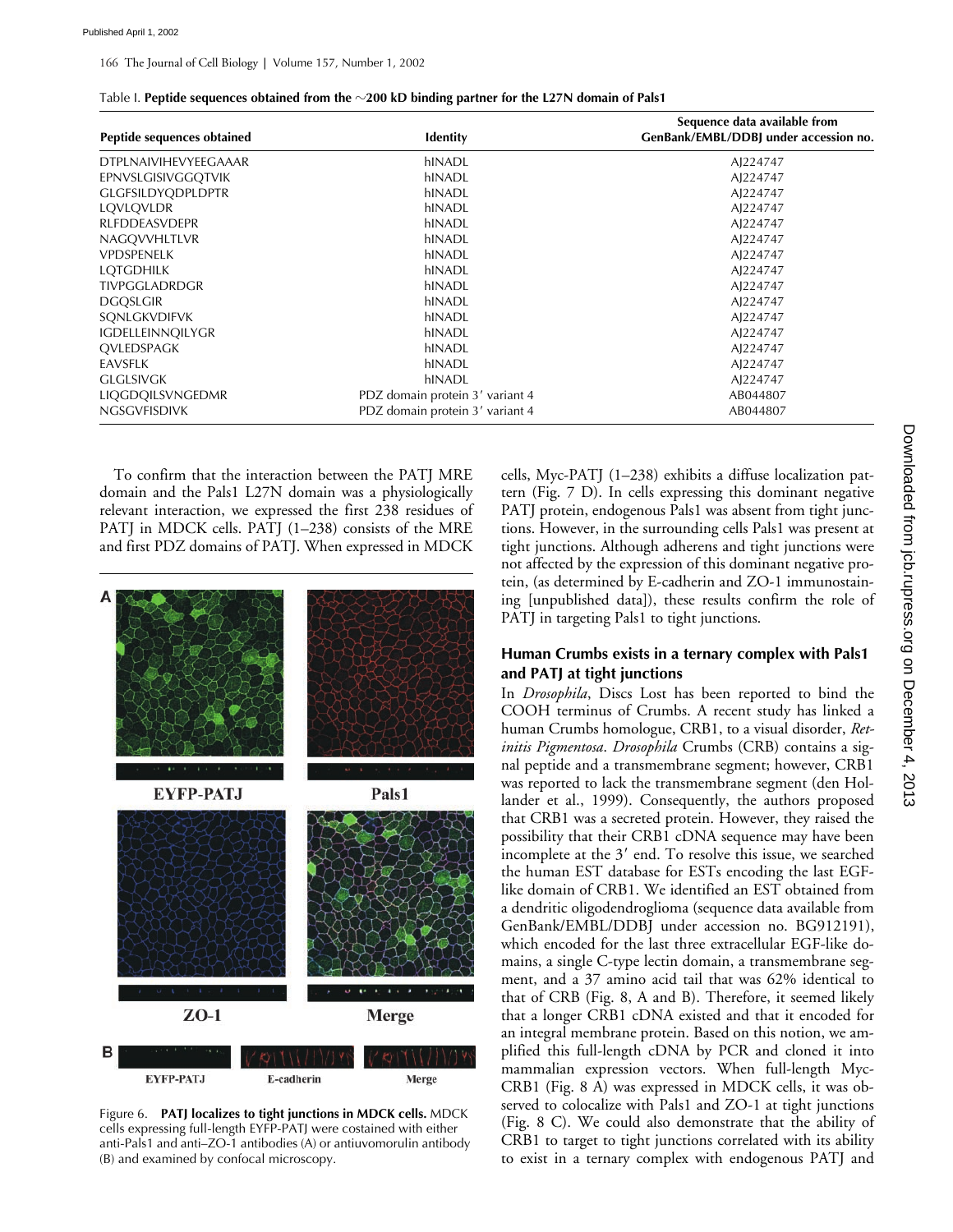

Figure 7. **PATJ interacts with the L27N domain of Pals1.** (A) Fulllength HA epitope-tagged PATJ was coexpressed in 293 cells with either Myc-Pals1 or Myc-Pals1 missing the U1 and L27N domains. Anti-Myc immunoprecipitates from both lysates were resolved by SDS-PAGE. Immunoblotting reveals that HA-PATJ coprecipitates

Pals1 (Fig. 8 D). We find that CRB1 may not be only expressed in neuronal tissues, since we can detect CRB1 DNA fragments using template cDNA derived from epithelial tissues such as kidney and colon (Fig. S1 available at http:// www.jcb.org/cgi/content/full/jcb.200109010/DC1). It is also important to note that there are several other isoforms of Crumbs identified in the human genome that have similar transmembrane segments and COOH termini as CRB1 (Tepass et al., 2001).

To determine if the CRB and CRB1 COOH termini could bind PATJ and/or Pals1, we performed GST pulldown assays using GST fused to the tails of CRB and CRB1 (GST-CRB and GST-CRB1, respectively). Both were able to coprecipitate Myc-Pals1 and hemagglutinin (HA)-PATJ expressed in 293 cells (Fig. 8 E). When GST-CRB and GST-CRB1 were incubated with HA-PATJ and Myc-Pals1 missing its PDZ domain, a significantly lower amount of HA-PATJ was precipitated. Based on this result, the possibility still remains that GST-CRB and GST-CRB1 interact directly with PATJ. Alternatively, this result could be explained by the presence of endogenous Pals1 in the 293 lysate mediating the indirect interaction between GST-CRB and GST-CRB1 and HA-PATJ. To distinguish between these two possibilities, the GST fusion proteins were incubated with Myc-Pals1 and HA-PATJ missing its MRE domain. HA-PATJMRE should not be able to bind either Myc-Pals1 or endogenous Pals1 in the 293 lysate. Both fusion proteins were able to bind Myc-Pals1 but not HA- $PATH\Delta MRE$  (Fig. 8 E). This suggests that in mammalian epithelia Pals1 serves as an adaptor protein, mediating the indirect interaction between CRB1 and PATJ.

# **The CRB1–Pals1–PATJ complex is evolutionarily conserved in invertebrates**

Next, we searched the *Drosophila* genome for an ortholog of Pals1. We were able to identify a putative Maguk protein, CG1617, that was highly related to Pals1. To determine if *Drosophila* Crumbs could bind the PDZ domain of CG1617, we performed GST-CRB pulldown assays in the presence of CG1617 fragments (Fig. 9 A). GST-CRB was able to bind CG1617 in a PDZ-dependent fashion; in contrast, GST-CRB failed to bind full-length Discs Lost (Fig. 9 B).

Discs Lost contains an NH<sub>2</sub>-terminal MRE domain similar to PATJ (Fig. 5 C). Likewise, CG1617 and Pals1 contain L27 domains. Based on our observation that the MRE domain of PATJ binds to one of the two L27 domains in Pals1, we wondered if the Discs Lost MRE domain functioned similarly by binding to the single L27 domain of CG1617. In Fig. 9 C, we demonstrate that the first 135 resides of Discs Lost, which en-

only with full-length Myc-Pals1. (B) GST-PATJ pulldown assays were performed using 293 lysates containing overexpressed Myc-Pals1 or  $Myc-Pals1\Delta L27N$ . Numbers in parentheses denote the amino acids of PATJ fused to GST. (C) Immunoprecipitations using preimmune serum or anti–mLin-7 antibodies, and lysates from the indicated cell lines were performed. Precipitated proteins were resolved by SDS-PAGE and probed with 32P-labeled GST-PATJ (1–238). (D) MDCK cell pools expressing Myc-PATJ (1–238) were examined by confocal microscopy. Cells were costained with anti-Pals1 and anti-Myc antibodies.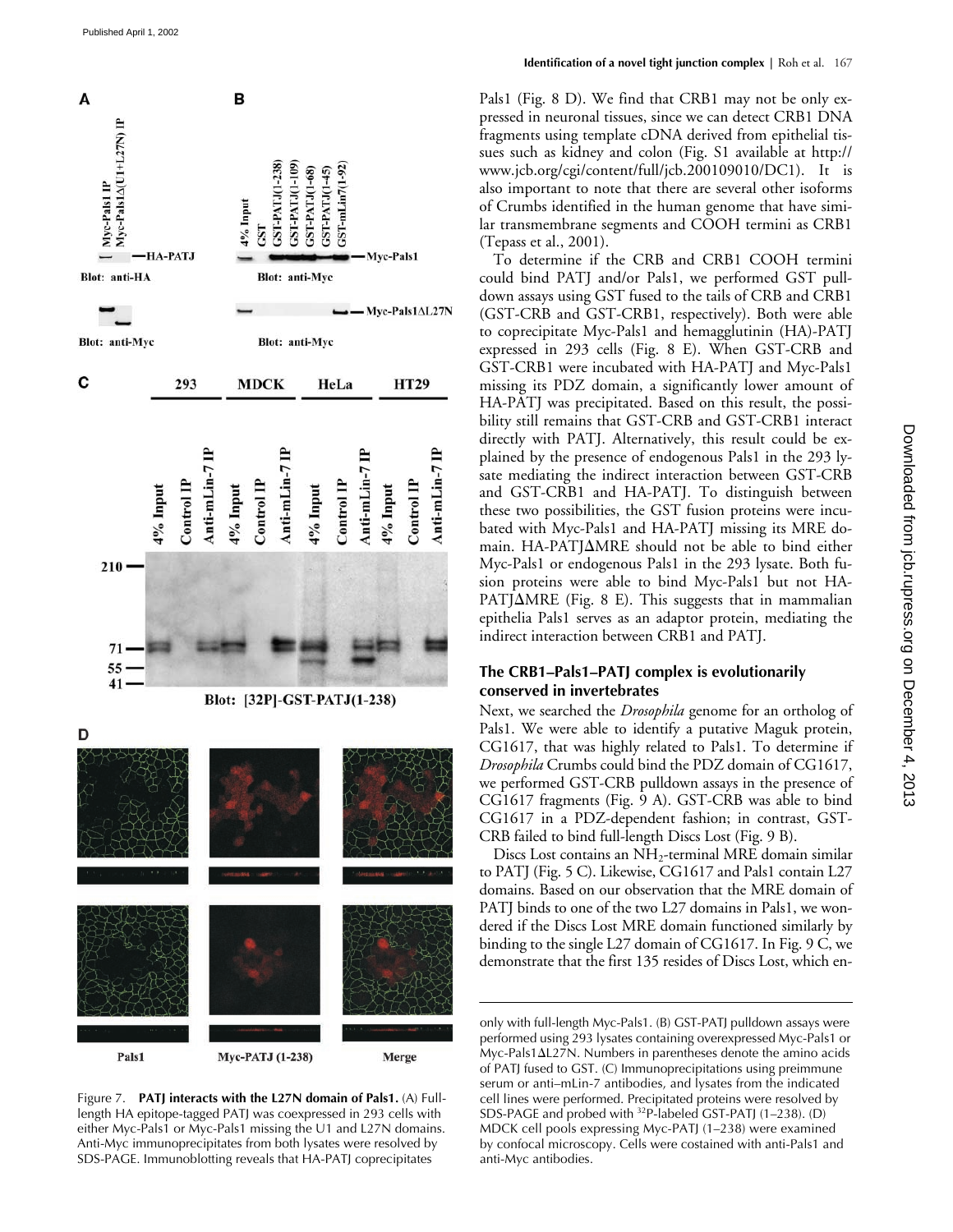168 The Journal of Cell Biology **|** Volume 157, Number 1, 2002



Figure 8. **Full-length CRB1 targets to tight junctions via the interaction between its COOH terminus and Pals1.** (A) CRB1 was identified in the critical chromosomal region linked to a severe form of autosomal recessive *Retinitis Pigmentosa*, RP12. The published domain structure of CRB1 and the protein fragment encoded by the human EST BF912191 are schematically shown. The full-length Myc-CRB1 construct used in this study is also shown. The open rectangle and filled circle represent the signal peptide and the Myc tag, respectively. Rectangles containing horizontal and vertical lines correspond to the EGF-like and C-type lectin domains, respectively. The laminin A G-like domains and the transmembrane region are represented by filled pentagons and the filled rectangle, respectively. (B) Comparison of the transmembrane segments and cytoplasmic tails of *Drosophila* Crumbs (CRB) and full-length CRB1. Identical residues are in bold. Underlined residues were fused to GST for GST pulldown experiments. (C) MDCK cells stably expressing Myc-CRB1 were immunostained with anti-Myc antibody and antibodies directed against either ZO-1 or Pals1. (D) Immunoprecipitations with preimmune serum (Control IP), anti-PATJ serum, and anti-Myc ascites were performed on lysates derived from the cells in C. Endogenous PATJ and Pals1 were detected by immunoblotting with the respective antisera. CRB1 was detected by blotting with anti-Myc antibody. (E) GST was fused to the COOH-terminal residues of *Drosophila* Crumbs (GST-CRB) or human CRB1 (GST-CRB1) as indicated in B. 293 lysates containing indicated proteins were incubated with GST-CRB and GST-CRB1 beads. Adsorbed proteins were resolved by SDS-PAGE and detected by immunoblotting with anti-HA and anti-Myc antibodies.

compasses the MRE domain, bind to CG1617. In contrast, these residues in Discs Lost failed to bind to a CG1617 protein fragment lacking the L27 domain. These in vitro data suggest that in mammalian and *Drosophila* epithelia a Maguk protein (Pals1 and CG1617, respectively) acts as an adaptor protein, allowing for the assembly of a multiprotein complex containing PATJ/Discs Lost and Crumbs (Fig. 10).

# **Discussion**

Here, we describe the role of the L27N domain of the Maguk protein, Pals1, in tight junction targeting. We have

identified the binding partner of the Pals1 L27N domain and have named it PATJ. PATJ contains 10 PDZ domains but bears a unique NH<sub>2</sub>-terminal MRE domain that binds to the L27N domain of Pals1. MRE domains are present in other PDZ proteins such as SAP97 and MUPP1. We have found that this region in SAP97 and MUPP1 can bind to the L27N domain of mLin-2–Cask and Pals1, respectively (Lee et al., 2002; unpublished data). Thus, the interaction of L27 domains with MRE domains appears to be a set of interactions used by several Maguk and PDZ domain proteins.

The *Drosophila* PATJ ortholog, Discs Lost, has been reported to play a crucial role in cell polarity (Bhat et al., 1999).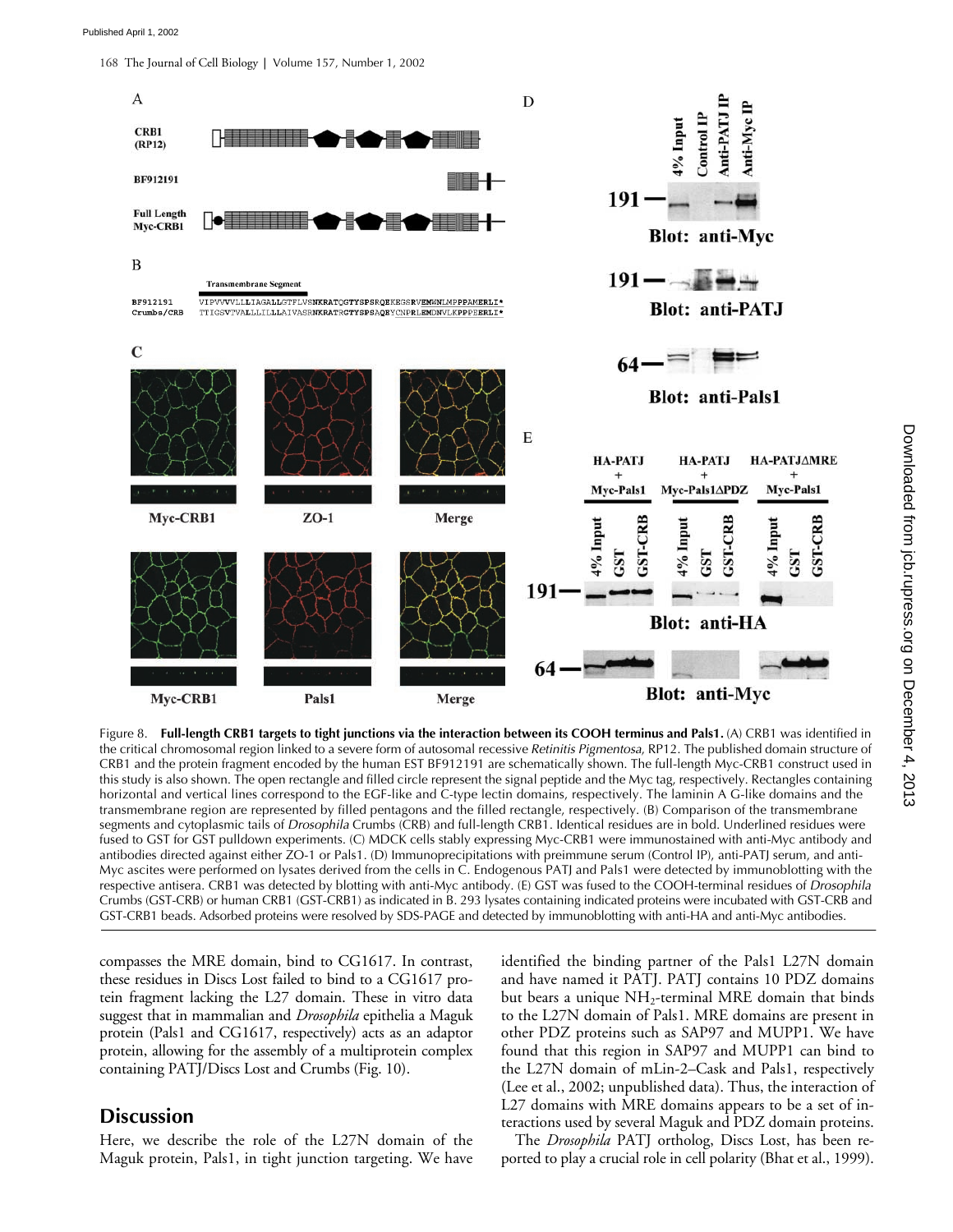

Figure 9. **The** *Drosophila* **Pals1 homologue binds to both Crumbs and Discs Lost via its PDZ and L27 domains, respectively.** (A) Schematic diagrams of the *Drosophila* Pals1 homologue, CG1617, and CG1617 fragments used in B and C are shown. All of these proteins were Myc-epitope tagged. (B) GST-CRB pulldowns were performed using 293 cell lysates containing the indicated expressed proteins. (C) 293 lysates containing the denoted Myc-tagged CG1617 proteins were incubated with either GST or GST fused to the NH<sub>2</sub>terminal 135 residues of Discs Lost (DLT), which encompasses the MRE domain. In B and C, bound proteins were resolved by SDS-PAGE and visualized by anti-Myc immunoblot.

Epithelial cells lacking Discs Lost mislocalize basolateral proteins to the apical surface, and absence of Discs Lost leads to loss of imaginal discs and larval lethality. Discs Lost exists in a complex with the apical polarity determinant, Crumbs. Crumbs is also crucial for cell polarity, since loss of Crumbs results in the inability to form zonula adherens from spot adherens junctions during embryogenesis (Knust et al., 1993). Overexpression of Crumbs or just its transmembrane and intracellular COOH-terminal segments results in the expansion of the apical surface, disruption of the zonula adherens, and induction of multilayered epithelia (Wodarz et al.,

1995). Thus, Crumbs and its associated proteins may have an important role in the demarcation of the apical surface and the localization of the adherens junction. Since PATJ is related to Discs Lost, we wondered if PATJ was in a complex with CRB1. It has been suggested that the first PDZ domain of Discs Lost interacts with the extreme COOH terminus of *Drosophila* Crumbs (Bhat et al., 1999). Based on this, we predicted that the second PDZ domain of PATJ (Fig. 5 B) would interact directly with the CRB1 tail. Surprisingly, we found that the CRB1 tail did not interact directly with any of the 10 PDZ domains of PATJ but rather with the single



Figure 10. **Model depicting the similarities between the mammalian Crumbs–Pals1–PATJ complex and the**  *Drosophila* **Crumbs–Stardust–Discs Lost complex.** In mammalian epithelia, Crumbs interacts with the Pals1 PDZ domain via its COOH terminus. In turn, the L27N domain of Pals1 binds to the NH2-terminal MRE domain of the multi-PDZ protein, PATJ. In this study, Crumbs, Pals1, and PATJ were all shown to localize to tight junctions. In *Drosophila* epithelial cells, Crumbs interacts with the Pals1 homologue, CG1617, which encodes a fragment of the Stardust gene. Stardust contains a single L27 domain, which interacts with the MRE domain of the PDZ protein, Discs Lost (DLT). Pals1 and its *Drosophila* homologue are important adaptors that allow Crumbs to interact with PATJ/Disc Lost.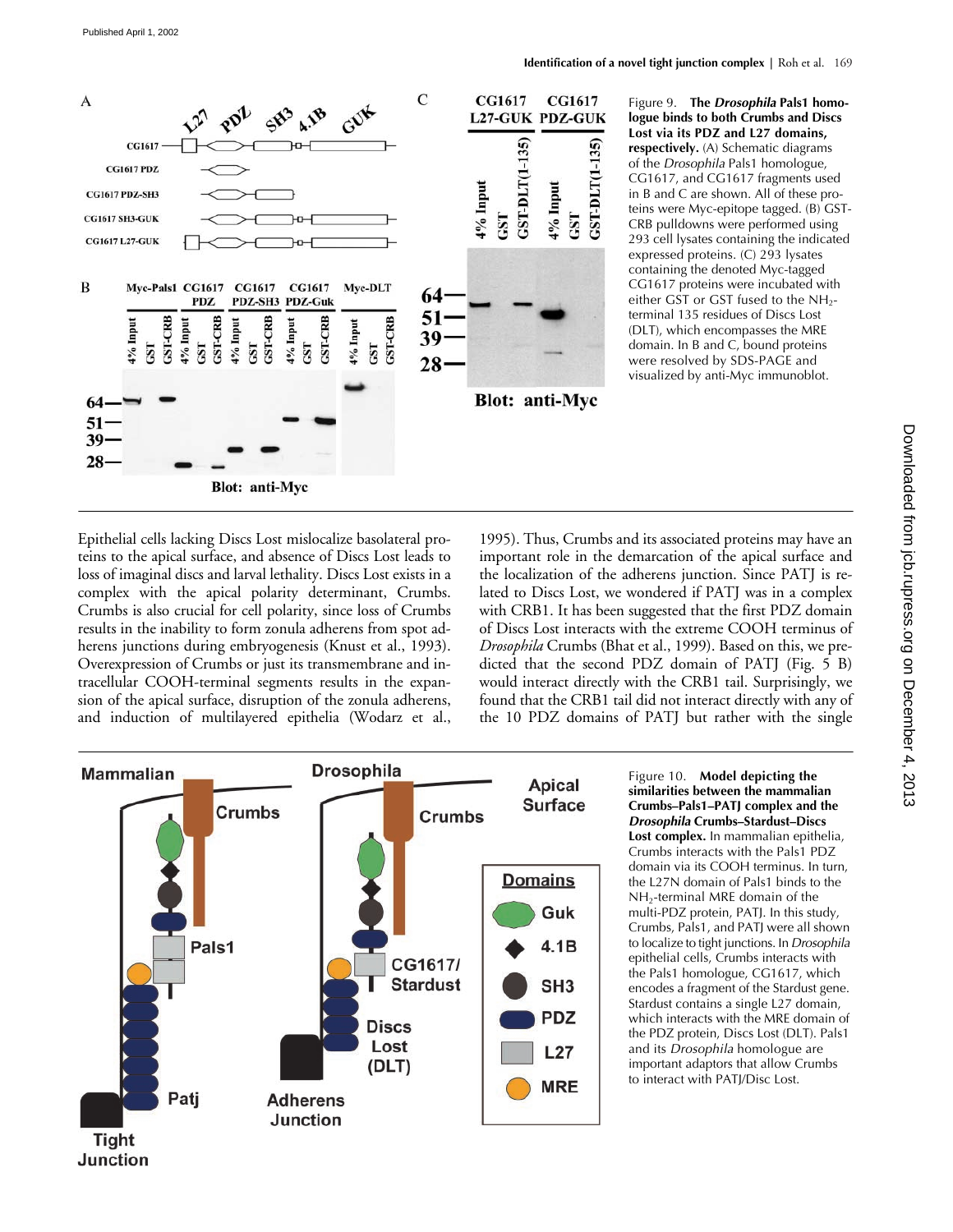PDZ domain of Pals1. Thus, we find that CRB1 interacts with the Pals1 PDZ domain, whereas in turn Pals1 interacts with PATJ via its L27N domain (Fig. 10). Similarly we could not find a direct interaction between the *Drosophila* Crumbs tail and Discs Lost. Instead, the Crumbs tail was observed to bind the *Drosophila* Pals1 homologue, CG1617 (Fig. 9 B).

Interestingly, CG1617 maps to the exact region on *Drosophila* chromosome X as Stardust, a gene known to genetically interact with Crumbs (Tepass and Knust, 1993; Grawe et al., 1996; Muller and Wieschaus, 1996). Deletion of either Stardust or Crumbs results in very similar phenotypes, including polarity defects and failure to form a proper zonula adherens. The Stardust gene product has been recently reported to be a Maguk protein (Bachmann et al., 2001; Hong et al., 2001). The core Maguk region of Stardust, including the L27 domain, PDZ, SH3, and GUK, is encoded by CG1617. These reports also find that *Drosophila* Crumbs can bind Stardust similar to our data demonstrating the association between Pals1–CG1617 and Crumbs. In Stardust mutants, both Discs Lost and Crumbs are mislocalized, indicating that these proteins likely cooperate to function in polarity determination. However, in these studies it was not clear how this genetic interaction might occur at the biochemical level. Previous reports collectively suggest that Discs Lost and Stardust might compete for binding to the Crumbs tail (Bhat et al., 1999; Klebes and Knust, 2000). However, our data indicate that like Pals1, Stardust acts to nucleate a heterotrimeric complex containing Discs Lost and Crumbs (Fig. 10).

This notion fits well with the previous observations that Crumbs stability at the apical membrane is dependent on both Stardust and Discs Lost (Tepass and Knust, 1993; Hong et al., 2001). In turn, the recruitment of Discs Lost to the subapical complex (SAC; also known as the marginal zone) is dependent on Crumbs and Stardust (Bhat et al., 1999; Bachmann et al., 2001; Hong et al., 2001; Tepass et al., 2001). In the initial cellularization of blastoderm epithelia in *Drosophila*, Crumbs and Stardust are found at the apical surface, whereas Discs Lost sits at the lateral furrow where intercellular junctions are beginning to develop. As junctions mature, Discs Lost is recruited to the SAC where it colocalizes with Crumbs and Stardust. This process appears to be crucial for proper conversion of spot adherens junctions into zonula adherens. In the Stardust mutant, Discs Lost starts in the correct region on the lateral furrow but fails to be recruited to the SAC (Bachmann et al., 2001). Based on our biochemical data, it could be proposed that the interactions of Stardust and Discs Lost via their respective L27 and MRE domains allow the proteins to interact at the SAC.

In this study, PATJ, Pals1, and CRB1 were shown to localize to tight junctions. Some of our confocal microscopy data suggest that Pals1 and PATJ may colocalize to the upper aspect of tight junctions (unpublished data). In agreement, PATJ and its paralogue, MUPP1, have been shown to localize to the upper aspect of the tight junction by immunoelectron microscopy (Hamazaki et al., 2002; A. LeBivic, personal communication). In *Drosophila*, Discs Lost, Stardust, and Crumbs localize to the SAC, which lies just superior to the adherens junction (Klebes and Knust, 2000; Tanentzapf et al., 2000; Bachmann et al., 2001; Hong et al., 2001). In both situations, the proteins sit at the surface where the lateral membrane joins to the apical surface. This close conservation of localization suggests conserved function of this complex in epithelial function. Crumbs may serve as an apical polarity determinant by tethering the apical cytoskeleton to the tight junction via Pals1 and PATJ in mammalian cells. Maguk proteins, like Pals1, mLin-2–Cask, and Stardust, have lysine-rich regions between the GUK and SH3 domains where actin binding members of the protein 4.1 superfamily might bind. This may allow Maguk proteins to control the cortical actin cytoskeleton and epithelial structure. This would be similar to the role that another Maguk, p55, plays in erythrocytes where it couples a transmembrane protein, glycophorin C, to the actin cytoskeleton via protein 4.1 (Marfatia et al., 1995; Nunomura et al., 2000). This complex is important for the proper maintenance of the cortical cytoskeleton in and the biconcave shape of red cells.

Another mechanism by which the Pals1 complex might control cell polarity is by the targeting of vesicles to the apical surface. Previously, we have demonstrated that the mLin-7– containing complexes can control vesicle trafficking during endocytosis (Straight et al., 2001), and this has been suggested for other mammalian PDZ domain proteins (Cao et al., 1999). It has also been proposed that the *Drosophila* PDZ domain proteins, Scribble and Discs Large, might control vesicle trafficking via their interaction with the putative SNARE binding protein lethal giant larvae (Bilder et al., 2000). Similarly, the PATJ–Pals1–Crumbs complex might contribute to polarity by targeting vesicles to the tight junction and/or the apical surface. Thus, it seems likely that these PDZ proteins serve multiple roles, including the demarcation of surface boundaries necessary for cellular polarity and the proper targeting of other proteins in both vertebrates and invertebrates.

Although the expression of PATJ (1–238) resulted in the absence of Pals1 from tight junctions, this dominant negative PATJ protein did not have a deleterious effect on the overall polarity of MDCK cells grown on filters. There are many possible explanations for this lack of effect. First, there may be redundant polarizing signals in MDCK cells that may negate the need for this complex in the polarity of cells grown on filters. Second, it may be possible that in mammalian cells this complex is necessary for the targeting of only a subset of polarity proteins rather than having global effects on cell polarization. It is interesting to note that in *C. elegans*, two Crumbs genes are known to exist; however, no obvious polarity defects were detected when antisense approaches were used to reduce expression of both genes (Bossinger et al., 2001). Similarly, it has been found in *Drosophila* that although Crumbs is necessary for normal polarity early in development, it may not be required at later developmental stages (Tepass et al., 2001). Further studies will be necessary to examine the exact role(s) of the Pals1 complex in mammalian cells. However, the high degree of evolutionary conservation in regard to the localization and interactions between these proteins suggests an important role of this complex in epithelial cell biology.

# **Materials and methods**

### **DNA constructs**

Full-length Pals1 and Pals2 constructs have been described elsewhere (Kamberov et al., 2000). Truncation mutations in Pals1 were generated by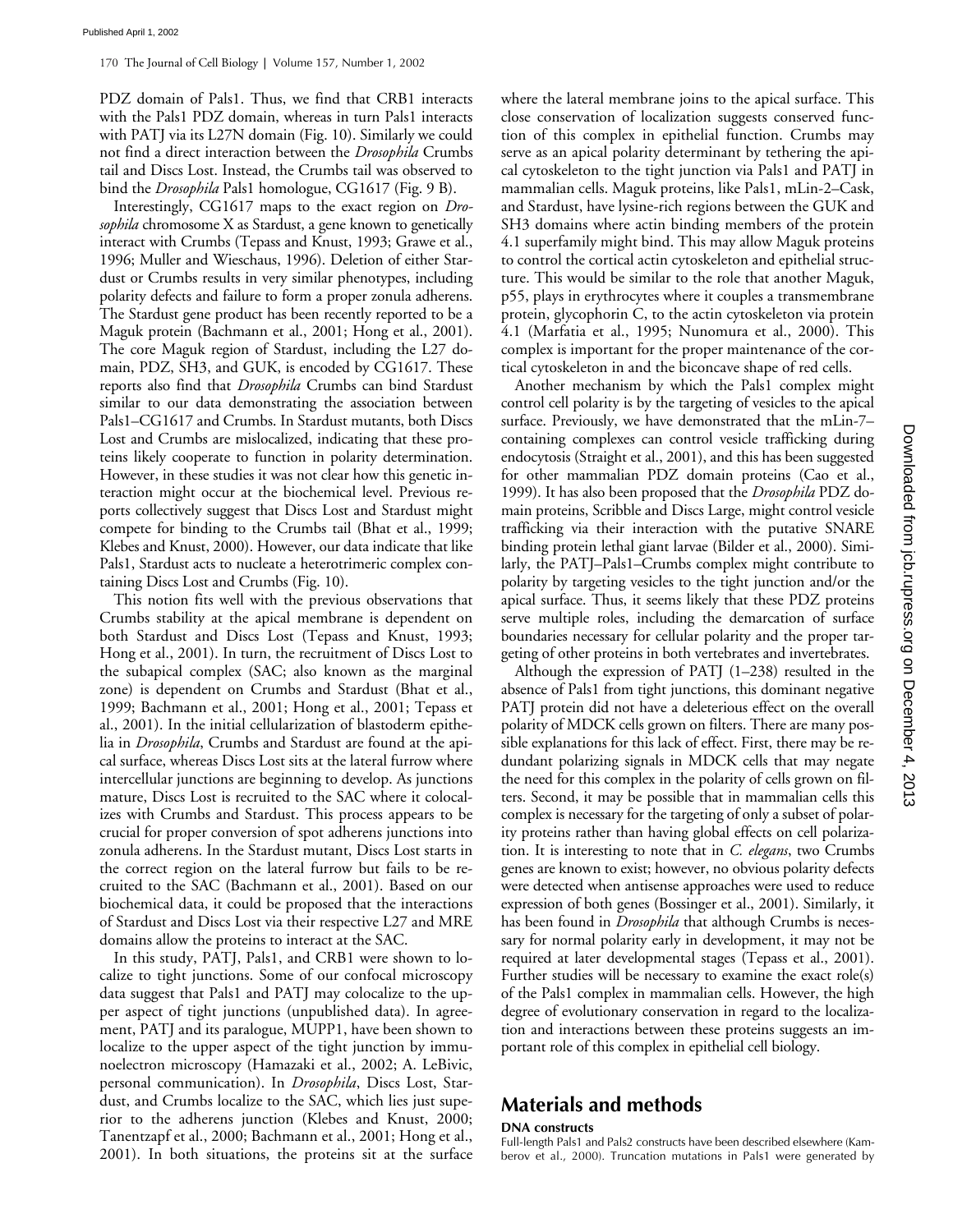PCR and cloned into pRK5Myc and pEYFP-N1 (CLONTECH Laboratories, Inc.). Internal domain deletions and point mutations were generated as described (Makarova et al., 2000). The DNA encoding the Pals1 L27N domain (amino acids 116–185) was amplified by PCR and inserted into the pGSTag vector. This construct allowed for expression of the GST-Pals1L27N fusion protein in BL21 bacterial cells.

To synthesize the Pals2\_Pals1L27N chimeric construct, deletion mutagenesis was initially performed on the pEYFP-N1-Pals2 plasmid with a single primer, 5'-CGACCGAAATCGAAATGCAGGGTTTAAACGATTCA-AAGTTAGAAGCTGTG-3, as described previously (Makarova et al., 2000). This replaces the DNA encoding the L27N domain of Pals2 with a PmeI site. The DNA encoding the L27N domain of Pals1 was amplified by PCR and inserted into the mutated pEYFP-N1-Pals2 construct. For control experiments, the Pals1 L27N domain was removed from the chimeric construct via the Pme1 sites, and the Pals2 L27N domain was reinserted.

Human kidney Quickclone cDNA (CLONTECH Laboratories, Inc.) was used to amplify the cDNA encoding PATJ. The sense primer, 5'-TTAATTCTC-GAGCGATGCCTGAAAATCCTGCTAC-3', corresponding to the NH<sub>2</sub> terminus of hINADL, and the antisense primer 5'-TTAATTGGTACCAGGAACTGG-GAAACATTAG-3', corresponding to the 3' untranslated region of the PDZ domain protein 3' variant 4, was used in the PCR reaction. The 5.8-kb PCR product was cloned into pcDNA3.1(-)/HA (Straight et al., 2001). Sequencing of the plasmid insert revealed a 5.4-kb ORF. This construct encodes an  $\sim$ 190kD protein with an NH<sub>2</sub>-terminal triple HA epitope tag. The 5.4-kb ORF was subcloned into pEYFP-C1. PCR products encoding PATJ (1–45), PATJ (1–68), PATJ (1–109), and PATJ (1–238) were cloned into pGSTag. The DNA encoding PATJ (1–238) was also subcloned into pRK5myc. The pGSTag-mLin-7 (1–92) construct has been described elsewhere (Borg et al., 1999).

Human retina Marathon Ready cDNA (CLONTECH Laboratories, Inc.) was used to amplify the full-length CRB1. The CRB1 PCR product was cloned into the pGEM-T vector (Promega). The sequence encoding Crumbs lacking the signal peptide was amplified by PCR using the following primers: 5'-TATAATAAGCTTGAGCAGAAGCTGATCAGCGAGGAGGACCTGTTTTGC-AATAAAAACAACACCAGGTGCC-3 (sense) and 5-TAATTAGGATCCCAT-GCTCCTAAATCAGTCTCTCCATTGCAGG-3 (antisense). The underlined sequence in the sense primer encodes for the Myc epitope tag (EQKLISEEDL). The resulting PCR product was cloned into pSecTag2B. This vector already contains an immunoglobulin  $\kappa$ -chain signal peptide sequence, allowing for the expression of an NH<sub>2</sub>-terminal Myc-tagged Crumbs complete with transmembrane segment and the cytoplasmic 37 amino acid tail. *Drosophila* embryo Quickclone cDNA (CLONTECH Laboratories, Inc.) was used to PCR amplify the cDNA encoding Discs Lost and the PDZ domain containing fragments of CG1617. The PCR products were cloned into pRK5myc.

All constructs were verified by automated sequencing at the University of Michigan DNA Sequencing Core Facility.

### **Cell culture and transfection**

Human embryonic kidney 293 (HEK293) and MDCK cells were grown in DME (Life Technologies, Inc.) containing 100 U/ml penicillin, 100 µg/ml streptomycin sulfate, 2 mM L-glutamine (Life Technologies, Inc.), and 10% FBS. HEK293 and MDCK cells were transfected using the Fugene 6 transfection reagent (Roche Molecular Biochemicals). 2 d after transfection, HEK293 cells were harvested in lysis buffer, and MDCK cells were selected under 600 μg/ml G418 (Life Technologies, Inc.) or 200 μg/ml zeocin (Invitrogen).

#### **Antibodies**

The anti-Myc monoclonal antibody (clone 9E10) was used for immunoprecipitation, immunostaining, and immunoblotting. The anti-HA monoclonal antibodies 3F10 and 12CA5 (Roche Molecular Biochemicals) were used for immunoprecipitation and immunoblot, respectively. Mouse monoclonal and rabbit polyclonal anti-EYFP antibodies (CLONTECH Laboratories, Inc.) were used for immunoblotting and immunoprecipitations, respectively. Mouse monoclonal and rabbit polyclonal anti–ZO-1 antibodies and rat antiuvomorulin/E-cadherin monoclonal antibodies were purchased from Zymed Laboratories and Sigma-Aldrich, respectively. Fluorochrome-conjugated secondary antibodies were purchased from Jackson ImmunoResearch Laboratories and Molecular Probes. For generation of anti-Pals1 antibodies, rabbits were immunized with a Pals1 peptide (NH<sub>2</sub>-LRLINKLDTEPQWVPSTWLR-COOH) coupled to keyhole limpet hemocyanin. Anti-Pals1 antibodies were purified using an Affigel 15 column (Bio-Rad Laboratories, Inc.) previously coupled to the peptide. To obtain anti-PATJ antisera, rabbits were injected with GST-PATJ(1–238).

#### **Immunostaining of MDCK cells and confocal microscopy**

MDCK cells, grown at confluence on Transwell membrane filters, were washed with PBS, fixed with 4% formaldehyde/PBS for 20 min, and permeabilized with either 0.1% Triton X-100/PBS or 1% SDS/PBS for 3 min. After blocking with goat serum, filters were incubated with primary antibodies diluted in 2% goat serum/PBS (mouse anti-Myc at 1:1,000, mouse anti–ZO-1 at 1:2,000, rabbit anti–ZO-1 at 1:500, rabbit anti-Pals1 at 1:1,000, and rat anti–E-cadherin at 1:1,600) in a humidified chamber overnight at 30 C. After five washes with 2% goat serum/PBS, filters were incubated with secondary antibodies coupled to Alexa Fluor 488, 594, and/or 647 (diluted at 1:1,000 in 2% goat serum/PBS) for 2 h at 30 C. Filters were washed with 2% goat serum/PBS and mounted on slides with ProLong antifade reagent (Molecular Probes, Inc.). Confocal laser-scanning microscopy was performed at the Microscopy and Image-analysis Laboratory at the University of Michigan using a ZEISS LSM510 Axiovert 100M inverted confocal microscope.

### **Immunostaining of rat kidney**

Cryostat sections (7  $\mu$ m) of 2% paraformaldehyde perfused fixed frozen rat kidney were treated with Retrieve-all 1 (Signet Labs) for 2 h at 90 C, cooled down to room temperature, and washed with PBS. Sections were permeabilized with 1% SDS/PBS, rinsed with PBS, and blocked using PBS supplemented with 10% goat serum and 10% rat serum. Subsequently, the sections were incubated with anti-Pals1 and mouse anti–ZO-1 antibodies. Sections were then washed twice with PBS and incubated with Cy3- and FITC-conjugated secondary antibodies. The sections were again washed with PBS, mounted, and photographed with a Nikon 807427 fluorescence microscope (Mager Scientific, Inc.) using the Metamorph imaging program (Universal Imaging Corp.).

#### **Immunopurification of Pals1-associated proteins**

Immunoblotting, immunoprecipitation, GST pulldown, and Far Western blotting experiments were performed as described previously (Stein et al., 1994; Kamberov et al., 2000). For the large scale purification of the Pals1 L27N binding partner, an anti-Myc immunoaffinity column was initially prepared. Essentially, anti-Myc antibody was bound to protein A–Sepharose beads. The beads were washed three times with cross-linking buffer (0.2 M sodium borate, pH 9.0). Antibodies were then cross-linked to the beads in cross-linking buffer supplemented with 20 mM dimethylpimelimidate.

MDCK stable cell lines expressing either Myc-Pals1 or Myc-Pals1 $\Delta$ (U1 + L27N) were each grown to confluency on 150 15-cm tissue culture dishes. Cells were harvested in 65 ml lysis buffer (50 mM Hepes, pH 7.5, 10% glycerol, 150 mM NaCl, 1% Triton X-100, 1.5 mM  $MgCl<sub>2</sub>$ , and 1 mM EGTA) supplemented with 1 mM PMSF, 10  $\mu$ g/ml aprotinin, and 10  $\mu$ g/ml leupeptin. The lysates were cleared by centrifugation at 16,000 *g* for 30 min at 4 C.

Cell lysates were preadsorbed with 1.0 ml protein A–Sepharose beads and subsequently incubated with 0.5 ml anti-Myc beads overnight at 4 C. The beads were transferred to a column, washed rapidly with 8 ml of icecold lysis buffer, and subsequently with 10 ml of 10 mM Tris, pH 7.4. Bound proteins were eluted with elution buffer (100 mM glycine, pH 2.5, and 10% ethylene glycol), dialyzed against  $1 \times$  PBS, and concentrated using a Centricon-10 apparatus (Amicon). Proteins were resolved on 3–8% Tris-Acetate Novex gradient gels and visualized by silver staining or colloidal Coomassie blue staining (Invitrogen). The band corresponding to the Pals1 binding partner was excised, washed twice in 50% acetonitrile, and submitted to the Harvard Microchemistry Facility for MS–MS sequence analysis.

### **Online supplemental materials**

Fig. S1, showing PCR analysis of CRB1 expression in different human tissues, is available online at http://www.jcb.org/cgi/content/full/ jcb.200109010/DC1. Portions of the human CRB1 cDNA were PCR amplified from different tissues using Marathon Ready Tissue cDNA pools from CLONTECH Laboratories, Inc. The results suggest that isoforms of CRB1 could be expressed outside the nervous system and retina.

We thank Emmanuel Kamberov and Jason Kurzer for their early studies that contributed to this work. We thank Andre Le Bivic for sharing results with us during the course of this study. Ben Margolis is an investigator of the Howard Hughes Medical Institute.

Michael H. Roh was supported by the Medical Scientist Training Program grant T32 GM07863 to the University of Michigan. This work was supported in part by National Institute of Diabetes and Digestive and Kidney Diseases grant DK58208. We are grateful to Thomas Komorowski, manager of the University of Michigan Diabetes Research Center Morphology and Image Analysis Core (National Institutes of Health grant 5-P60- DK20572), for his assistance with confocal microscopy.

Submitted: 5 September 2001 Revised: 26 January 2002 Accepted: 29 January 2002